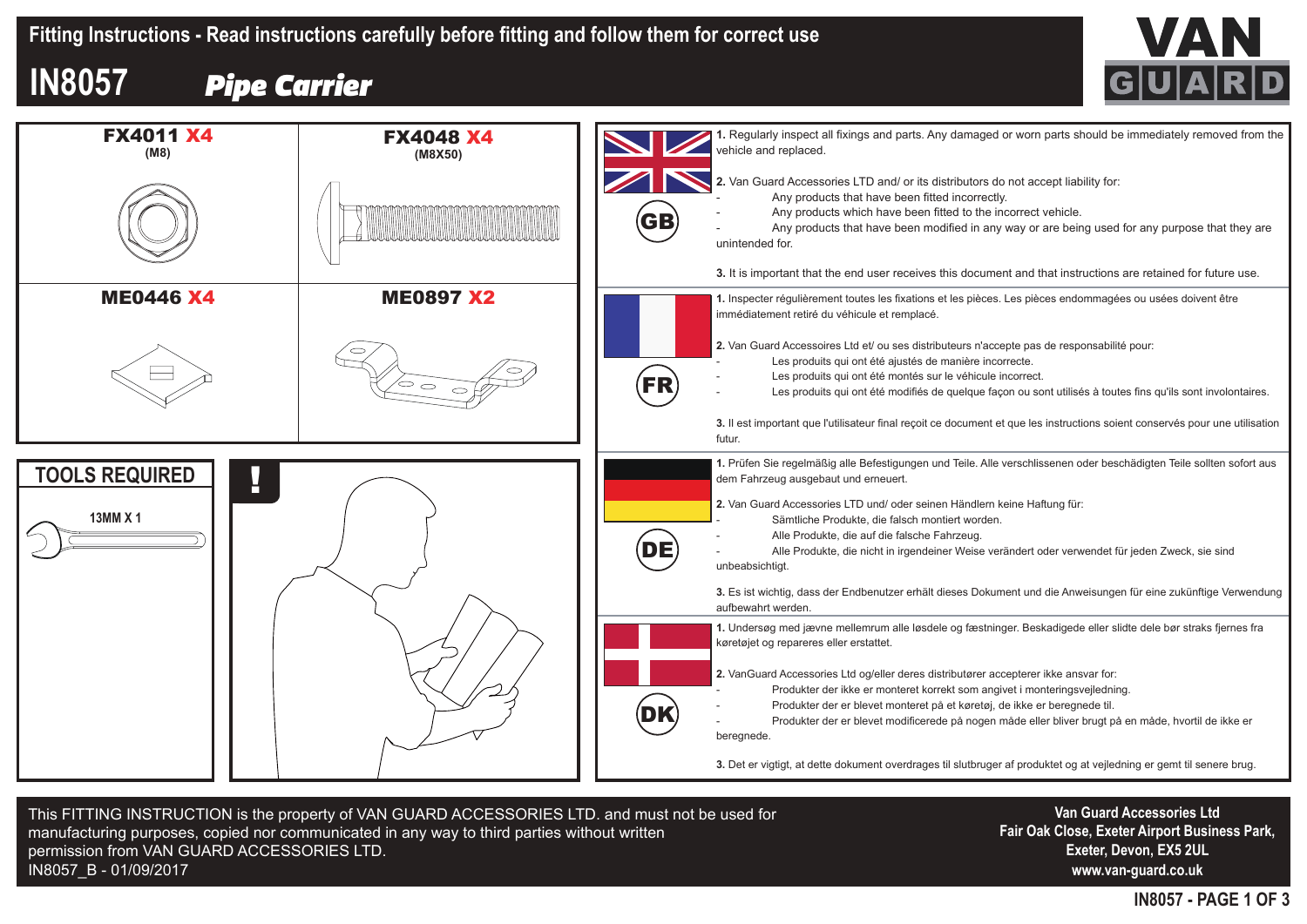

## **VG200** *Pipe Carrier - Maxi*



**IN8057 - PAGE 2 OF 3**